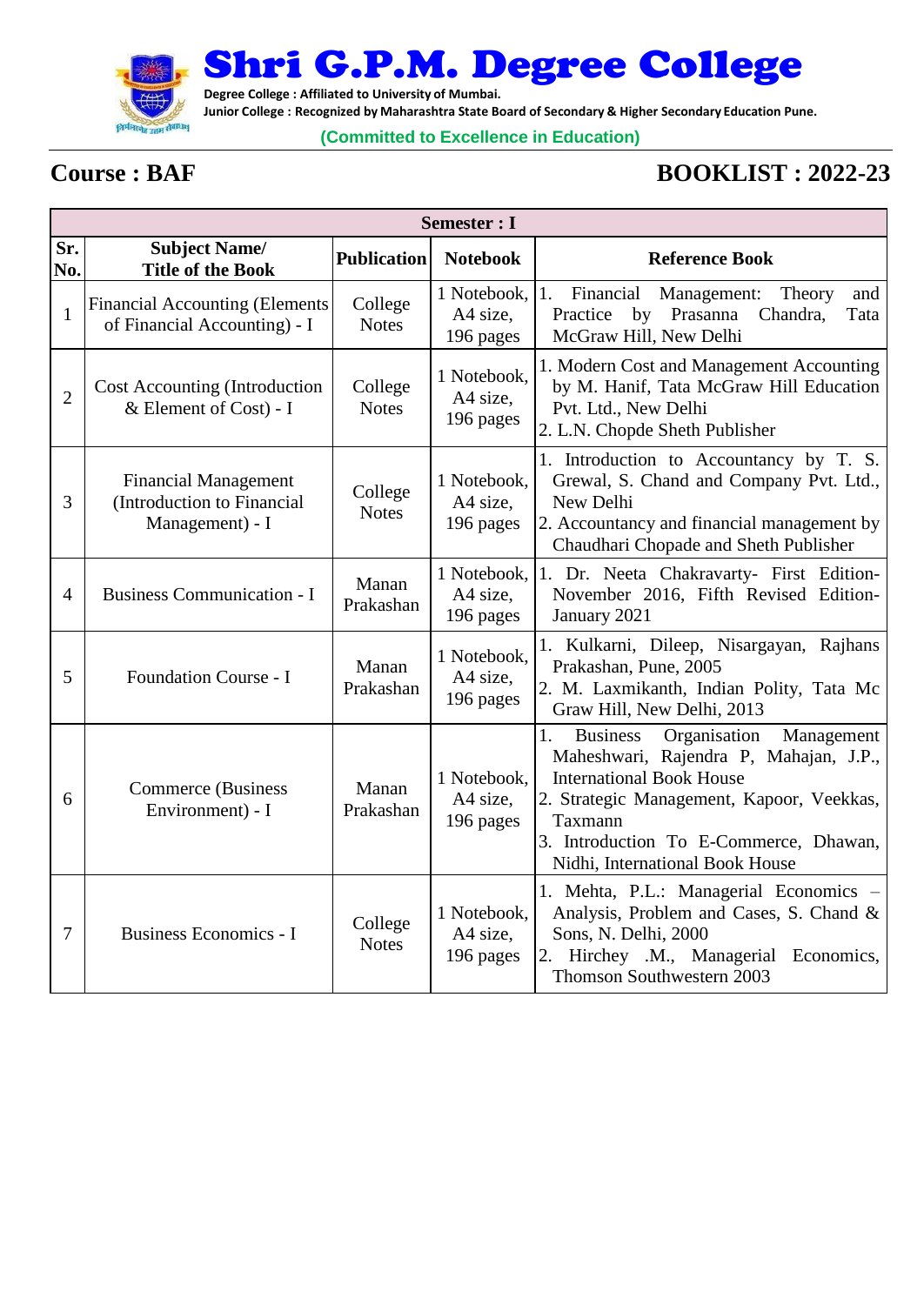|                | <b>Semester</b> : II                                           |                         |                                      |                                                                                                                                                                                                                 |  |  |
|----------------|----------------------------------------------------------------|-------------------------|--------------------------------------|-----------------------------------------------------------------------------------------------------------------------------------------------------------------------------------------------------------------|--|--|
| Sr.<br>No.     | <b>Subject Name/</b><br><b>Title of the Book</b>               | <b>Publication</b>      | <b>Notebook</b>                      | <b>Reference Book</b>                                                                                                                                                                                           |  |  |
| $\mathbf{1}$   | <b>Financial Accounting (Special</b><br>Accounting Areas) - II | College<br><b>Notes</b> | 1 Notebook,<br>A4 size,<br>196 pages | 1. Introduction to Accountancy by T. S. Grewal,<br>S. Chand and Company Pvt. Ltd., New Delhi<br>2. Accountancy and financial management by<br>Chaudhari Chopade and Sheth Publisher                             |  |  |
| $\overline{2}$ | Auditing (Introduction and<br>Planning) - I                    | Manan<br>Prakashan      | 1 Notebook,<br>A4 size,<br>196 pages | 1. Baldev Sachdeva & Jagwant Singh Pardeep<br>Kumar – Auditing theory $&$ Practice<br>2. CA Surbhi Bansal - Audit and Assurance                                                                                 |  |  |
| 3              | <b>Innovative Financial Services</b>                           | Manan<br>Prakashan      | 1 Notebook,<br>A4 size,<br>196 pages | 1. Financial Services 10th Edition, M.Y. Khan                                                                                                                                                                   |  |  |
| 4              | <b>Business Communication - II</b>                             | Manan<br>Prakashan      | 1 Notebook,<br>A4 size,<br>196 pages | 1. Dr. Neeta<br>Chakravarty- First<br>Edition-<br>November 2016, Fifth Revised Edition-<br>January 2021                                                                                                         |  |  |
| 5              | Foundation Course - II                                         | Manan<br>Prakashan      | 1 Notebook,<br>A4 size,<br>196 pages | 1. Jhabwalla, Noshirvan H, The Constitution of<br>India, C. Jamnadas & Co., 2004<br>2. Durga Das Basu, An Introduction to the<br>Constitution of India, Prentice Hall, 1982                                     |  |  |
| 6              | <b>Business Law (Business)</b><br>Regulatory Framework) - I    | Manan<br>Prakashan      | 1 Notebook,<br>A4 size,<br>196 pages | 1. Indian Contract Act, Sales of Goods Act, and<br>Partnership Act by T.R. Desai, Sarkar and<br>Sons Pvt. Ltd., Kolkata<br>2. The Principles of Mercantile Law by Avtar<br>Singh, Eastern Book Company, Lucknow |  |  |
| 7              | <b>Business Mathematics</b>                                    | Manan<br>Prakashan      | 1 Notebook,<br>A4 size,<br>196 pages | 1. Business Mathematics - Pearson<br>2. Statistics by Schaum Series                                                                                                                                             |  |  |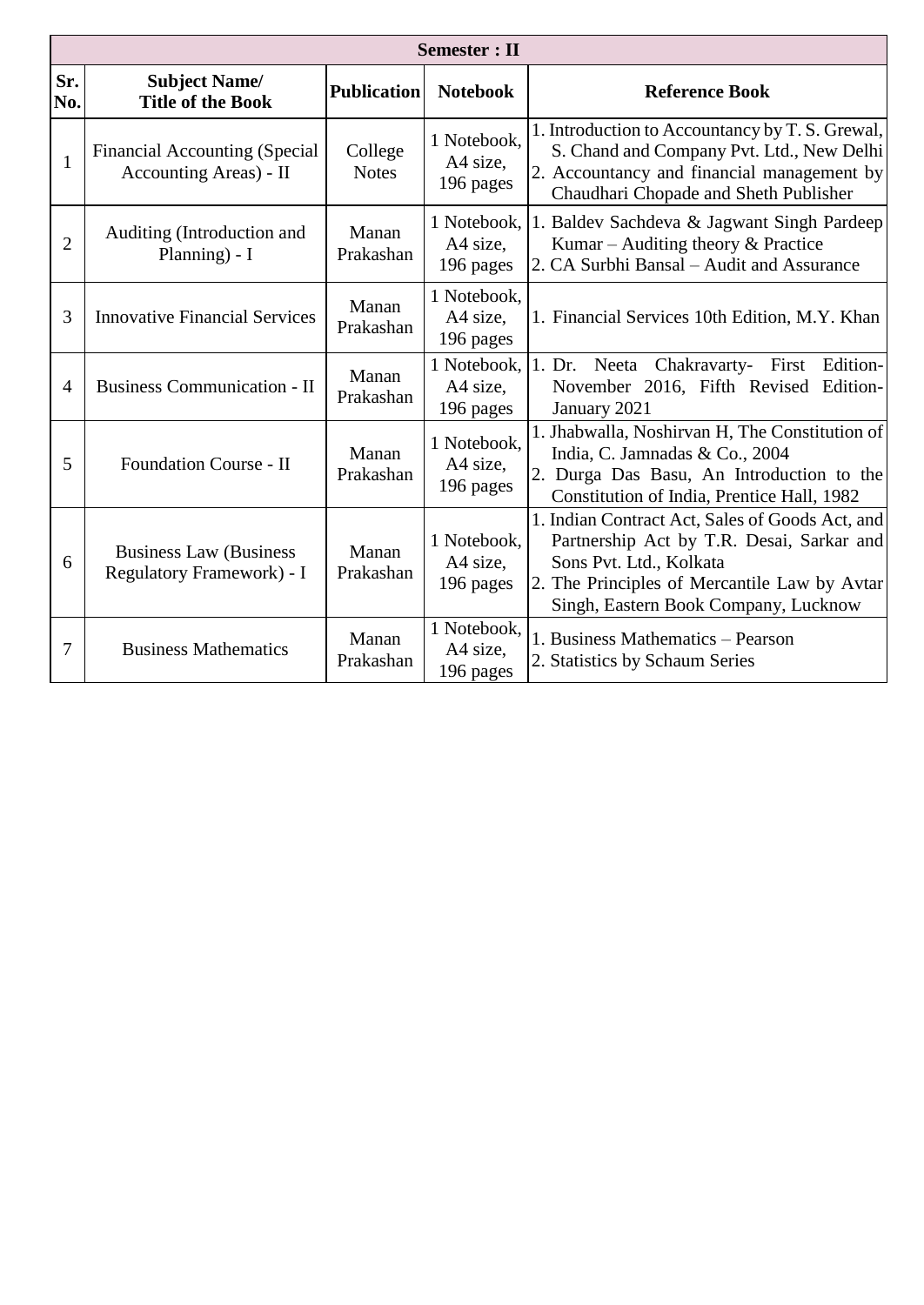|                | <b>Semester: III</b>                                                       |                             |                                      |                                                                                                                                                                                           |  |  |
|----------------|----------------------------------------------------------------------------|-----------------------------|--------------------------------------|-------------------------------------------------------------------------------------------------------------------------------------------------------------------------------------------|--|--|
| Sr.<br>No.     | <b>Subject Name/</b><br><b>Title of the Book</b>                           | <b>Publication</b>          | <b>Notebook</b>                      | <b>Reference Book</b>                                                                                                                                                                     |  |  |
| 1              | <b>Financial Accounting</b><br>(Elements of Financial<br>Accounting) - III | College<br><b>Notes</b>     | 1 Notebook,<br>A4 size,<br>196 pages | 1. Introduction to Accountancy by T. S.<br>Grewal, S. Chand and Company Pvt. Ltd.,<br>New Delhi<br>2. Accountancy and financial management by<br>Chaudhari Chopade and Sheth Publisher    |  |  |
| $\overline{2}$ | Cost Accounting (Methods of<br>$Costing) - II$                             | College<br><b>Notes</b>     | 1 Notebook,<br>A4 size,<br>196 pages | 1. Cost Accounting by MN Arora<br>2. Methods of Costing) $-$ II by Dr. B. K.<br>Mehta                                                                                                     |  |  |
| 3              | Taxation – II (Direct Taxes - I)                                           | <b>Sheth</b><br>Publication | 1 Notebook,<br>A4 size.<br>196 pages | 1. Singavi Sheth Publisher Pvt. Ltd.<br>2. Himalaya Publisher by Nishikant Jha                                                                                                            |  |  |
| $\overline{4}$ | Information Technology in<br>$Accountancy-I$                               | Manan<br>Prakashan          | 1 Notebook,<br>A4 size,<br>196 pages | 1. Information Technology in Accountancy-I<br>- Sheth Publication                                                                                                                         |  |  |
| 5              | <b>Foundation Course (Financial</b><br>Market Operation) - III             | Manan<br>Prakashan          | 1 Notebook,<br>A4 size,<br>196 pages | 1. Studies Mithibai - Autonomy Dr. S.<br>Gurusamy, Financial Services, Vijay Nicole<br>Imprints<br>2. Financial Market and Services, E, Gordon,<br>K. Natrajan, Himalaya Publishing House |  |  |
| 6              | <b>Business Law (Business)</b><br>Regulatory Framework) - II               | Manan<br>Prakashan          | 1 Notebook,<br>A4 size,<br>196 pages | 1. Companies Act with Rules & Corporate<br>Laws Set of 2 Volumes Taxmann                                                                                                                  |  |  |
| $\overline{7}$ | <b>Business Economics - II</b>                                             | Manan<br>Prakashan          | 1 Notebook,<br>A4 size,<br>196 pages | 1. Mehta, P.L. Managerial Economics -<br>Analysis, Problem and Cases, S. Chand &<br>Sons, N. Delhi, 2000<br>Hirchey M. Managerial<br>Economics,<br>2.<br>Thomson Southwestern 2003        |  |  |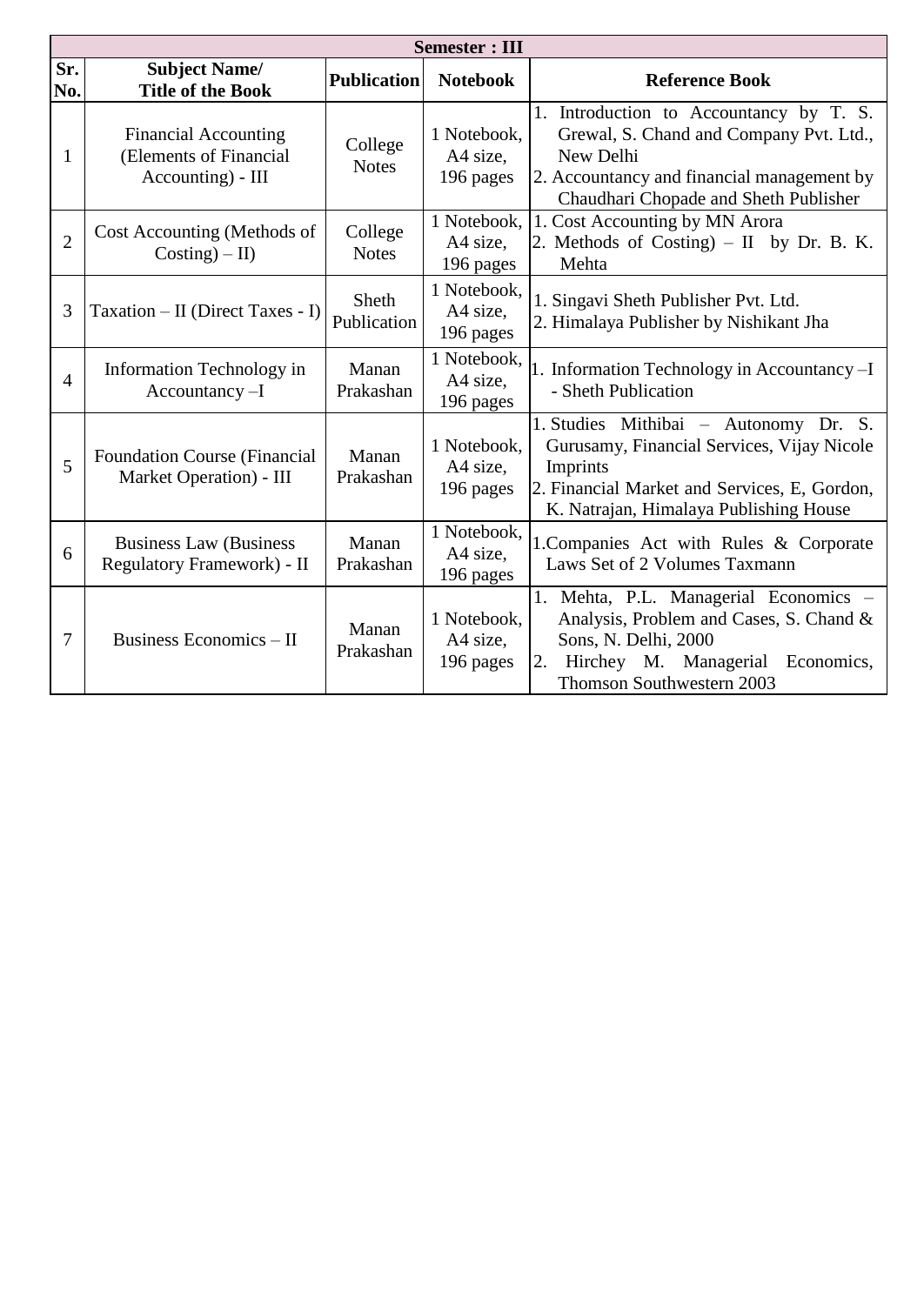|                | <b>Semester: IV</b>                                                        |                         |                                      |                                                                                                                                                                                     |  |  |
|----------------|----------------------------------------------------------------------------|-------------------------|--------------------------------------|-------------------------------------------------------------------------------------------------------------------------------------------------------------------------------------|--|--|
| Sr.<br>No.     | <b>Subject Name/</b><br><b>Title of the Book</b>                           | <b>Publication</b>      | <b>Notebook</b>                      | <b>Reference Book</b>                                                                                                                                                               |  |  |
| $\mathbf{1}$   | <b>Financial Accounting (Special</b><br>Accounting Areas) - IV             | College<br><b>Notes</b> | 1 Notebook,<br>A4 size,<br>196 pages | 1. Introduction to Accountancy by T. S. Grewal,<br>S. Chand and Company Pvt. Ltd., New Delhi<br>2. Accountancy and financial management by<br>Chaudhari Chopade and Sheth Publisher |  |  |
| $\overline{2}$ | <b>Management Accounting</b><br>(Introduction to Management<br>Accounting) | College<br><b>Notes</b> | 1 Notebook,<br>A4 size,<br>196 pages | 1. Introduction to Management Accounting by<br>CA B. Saravana Prasath<br>2. Management Accounting by S. Chand                                                                       |  |  |
| 3              | Taxation - II (Direct Taxes -<br>II)                                       | Sheth<br>Publication    | 1 Notebook,<br>A4 size,<br>196 pages | 1. Singavi Sheth Publisher Pvt. Ltd.<br>2. Himalaya Publisher by Nishikant Jha                                                                                                      |  |  |
| $\overline{4}$ | Information Technology in<br>Accountancy -II                               | Manan<br>Prakashan      | 1 Notebook,<br>A4 size.<br>196 pages | 1. Information Technology in Accountancy - II<br>- Sheth Publication                                                                                                                |  |  |
| 5              | <b>Foundation Course</b><br>(Introduction to Management)<br>$-IV$          | Manan<br>Prakashan      | 1 Notebook,<br>A4 size,<br>196 pages | 1. IM Pandey, Financial Management, Vikas<br>Publishing House Ltd                                                                                                                   |  |  |
| 6              | <b>Business Law (Company</b><br>$Law) - III$                               | Vipul<br>Publication    | 1 Notebook,<br>A4 size.<br>196 pages | 1. Companies Act with Rules & Corporate<br>Laws   Set of 2 Volumes Taxmann                                                                                                          |  |  |
| 7              | Research Methodology in<br><b>Accounting and Finance</b>                   | Manan<br>Prakashan      | 1 Notebook,<br>A4 size,<br>196 pages | 1. C. R Kothari's Research Methodology                                                                                                                                              |  |  |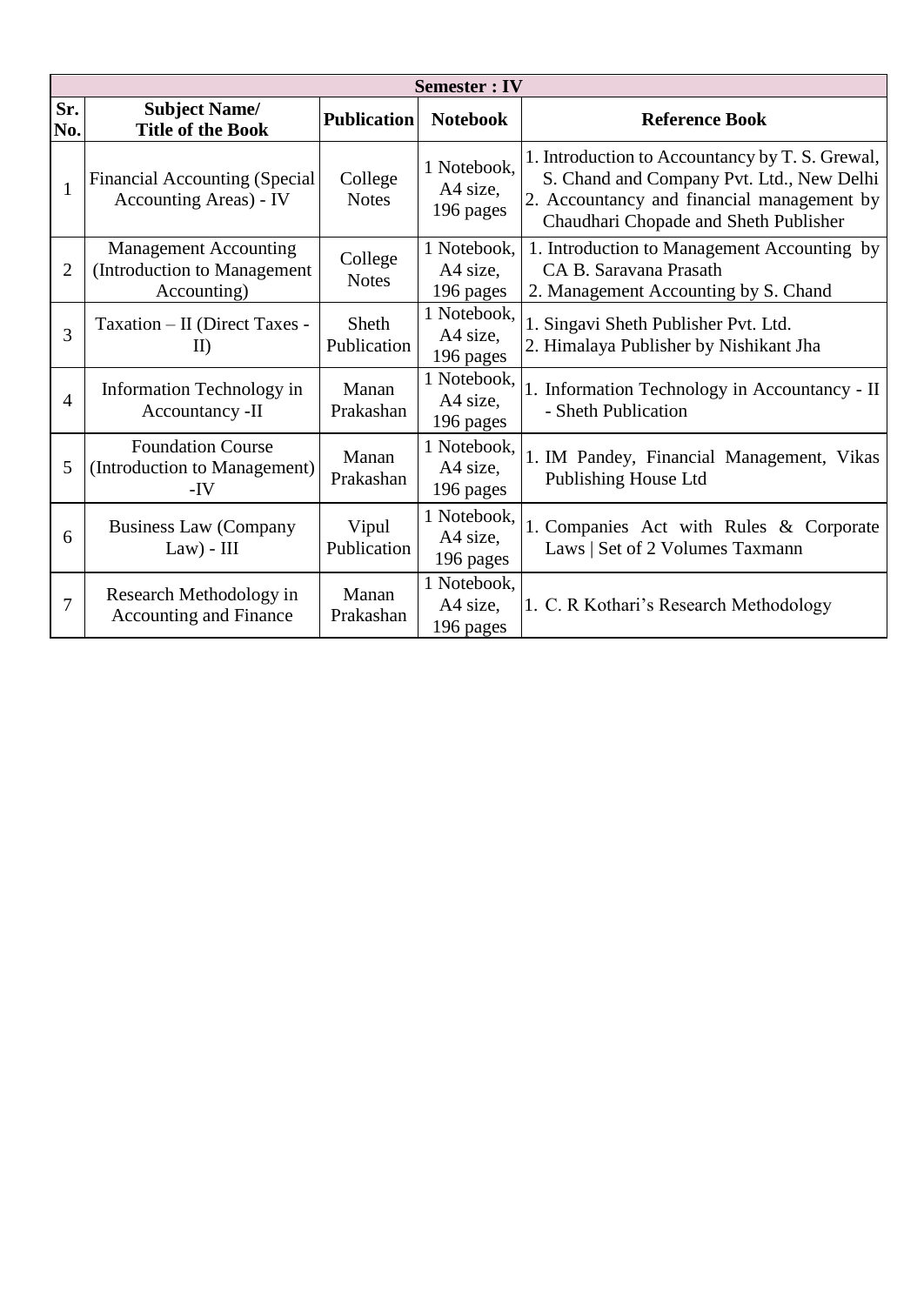|                | <b>Semester: V</b>                               |                         |                                      |                                                                                                                                                        |  |  |
|----------------|--------------------------------------------------|-------------------------|--------------------------------------|--------------------------------------------------------------------------------------------------------------------------------------------------------|--|--|
| Sr.<br>No.     | <b>Subject Name/</b><br><b>Title of the Book</b> | <b>Publication</b>      | <b>Notebook</b>                      | <b>Reference Book</b>                                                                                                                                  |  |  |
| 1              | Cost Accounting - III                            | College<br><b>Notes</b> | 1 Notebook,<br>A4 size, 196<br>pages | 1. Modern Cost and Management Accounting<br>by M. Hanif, Tata McGraw Hill Education<br>Pvt. Ltd., New Delhi<br>2. Sheth Publisher by Chaudhari Chopade |  |  |
| $\overline{2}$ | Financial Management - II                        | College<br><b>Notes</b> | A4 size, 196<br>pages                | 1 Notebook, 1. Financial Management: Theory and Practice<br>by Prasanna Chandra, Tata McGraw Hill,<br>New Delhi                                        |  |  |
| 3              | Taxation - IV (Direct Tax - II)                  | College<br><b>Notes</b> | 1 Notebook,<br>A4 size, 196<br>pages | 1. GST Law & practice with Customs & FTP<br>by Vineet Sodhani, Snow White Publications<br>2. Singavi Sheth Publisher Pvt. Ltd.                         |  |  |
| $\overline{A}$ | <b>International Finance</b>                     | Manan<br>Prakashan      | 1 Notebook,<br>pages                 | 1. International Finance, by Rajiv Srivastava<br>A4 size, 196 2. International Finance: For Non-Financial<br>Managers by Dora Hancock                  |  |  |
| 5              | Financial Accounting -V                          | College<br><b>Notes</b> | 1 Notebook,<br>A4 size, 196<br>pages | 1. Financial Accounting by V. Rajasekaran,<br>Pearson Publications, New Delhi                                                                          |  |  |
| 6              | Financial Accounting - VI                        | College<br><b>Notes</b> | 1 Notebook,<br>A4 size, 196<br>pages | 1. Financial Accounting by P.C.<br>Tulsian,<br>Pearson Publications, New Delhi                                                                         |  |  |